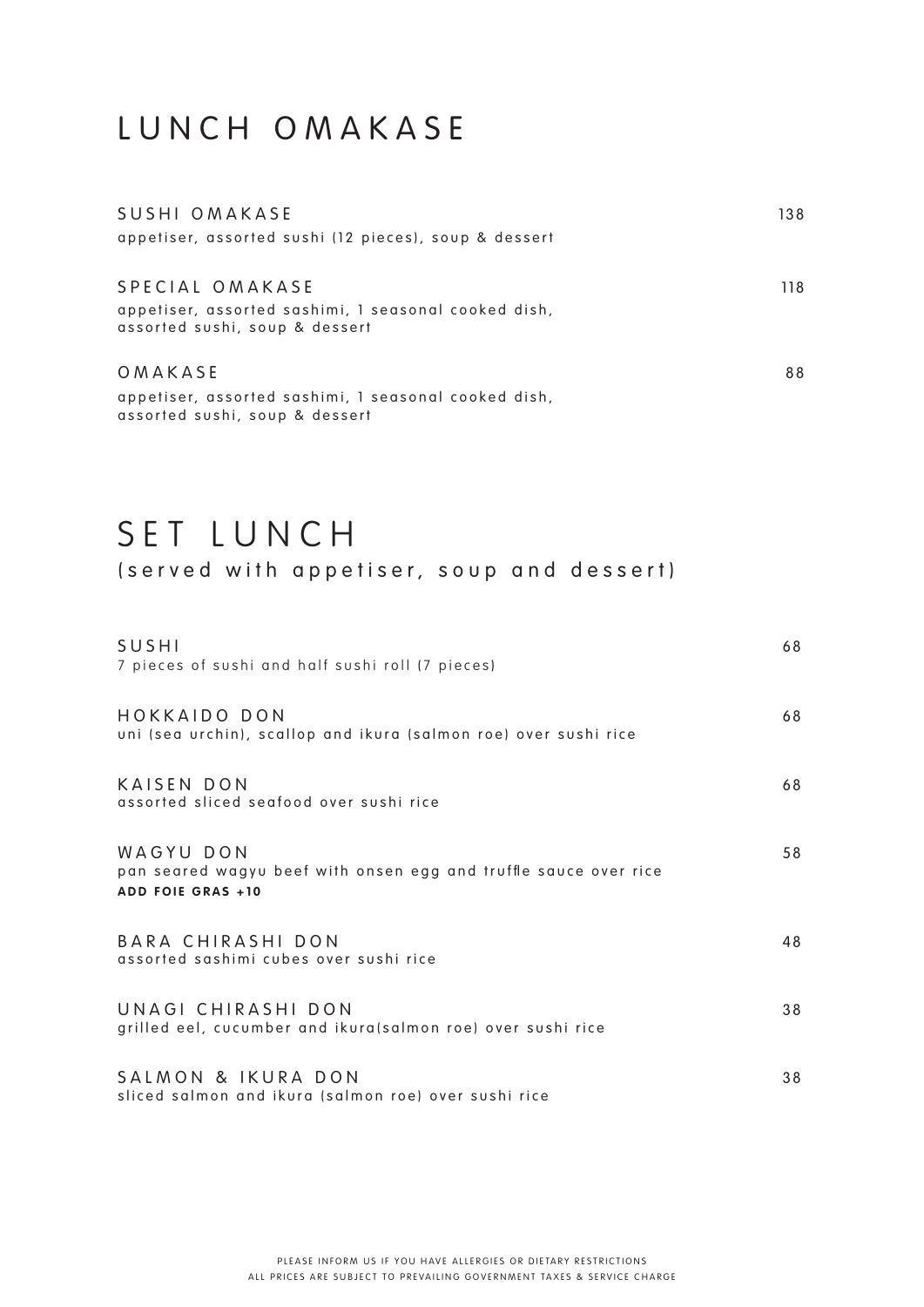# DINNER OMAKASE

|      | CHEF'S PREMIUM OMAKASE<br>appetiser, assorted sashimi, 3 seasonal cooked dishes,<br>assorted sushi, soup & dessert | 268 |
|------|--------------------------------------------------------------------------------------------------------------------|-----|
| දිවි | "JIN" OMAKASE<br>appetiser, assorted sashimi, 2 seasonal cooked dishes,<br>assorted sushi, soup & dessert          | 198 |
|      | SUSHI OMAKASE<br>appetiser, 12 assorted sushi, soup & dessert                                                      | 168 |
|      | ASSORTED SUSHI<br>7 pieces of seasonal sushi                                                                       | 78  |
|      | ASSORTED ABURI SUSHI<br>6 kinds of seasonal seared sushi                                                           | 78  |
|      | ASSORTED SASHIMI<br>assorted seasonal sashimi (9 to 10 pieces)                                                     | 68  |

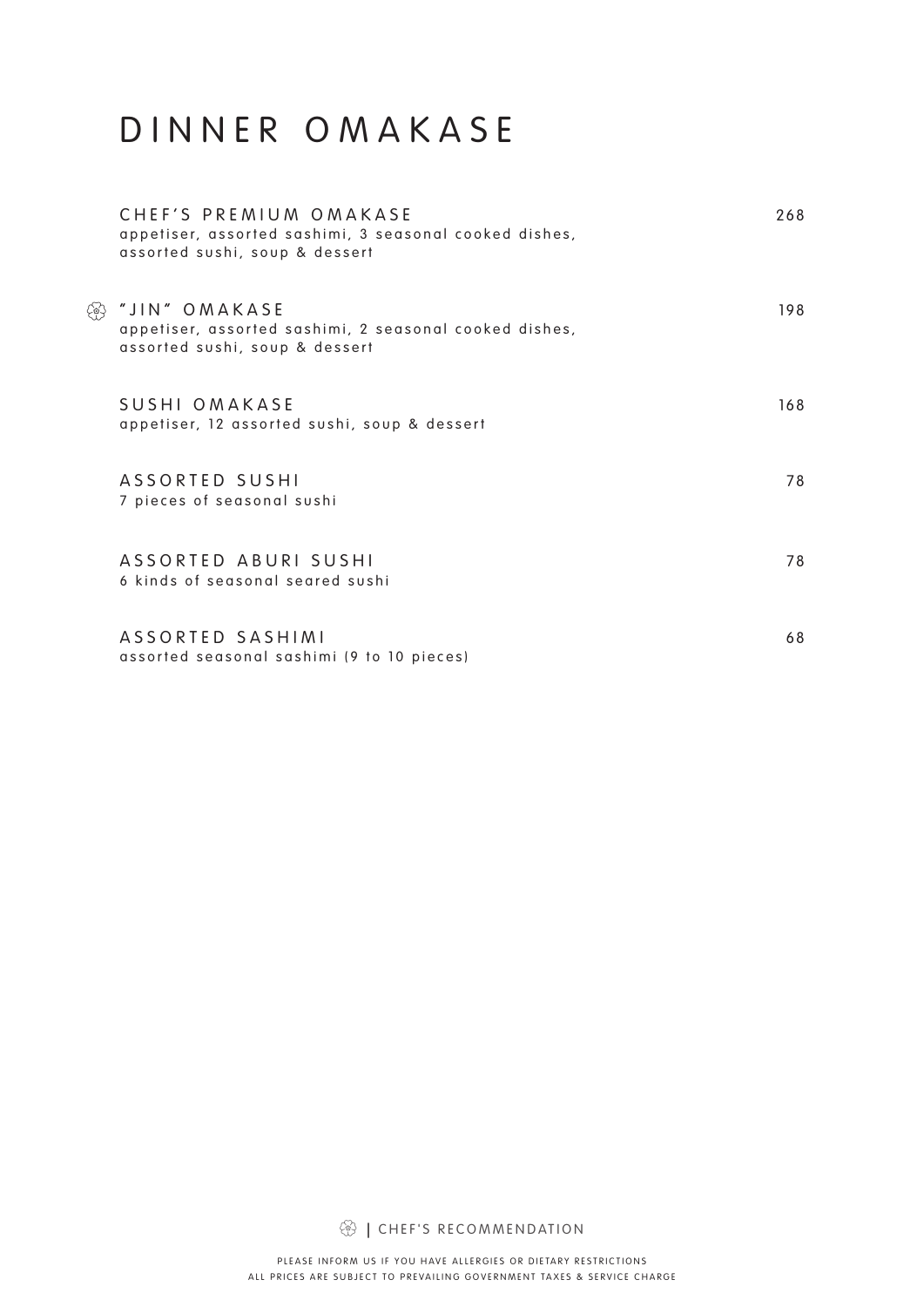#### APPETISER

| <sup><sup>3</sup> SLICED SEA BREAM CARPACCIO 55</sup> |     | GRILLED BABY SARDINE                                | 15 |
|-------------------------------------------------------|-----|-----------------------------------------------------|----|
| SLICED YAM WITH SEA URCHIN                            | -28 | MARINATED BLOWFISH                                  | 15 |
| <sup><sup>3</sup> TUNA TARTARE</sup>                  | 25  | EDAMAME                                             | 8  |
| DEEP FRIED SHRIMP                                     | 18  | TODAY'S SPECIAL APPETISER<br>(CHECK WITH OUR STAFF) |    |

# HOT DISHES

| PAN SEARED WAGYU BEEF                  | 78 | GRILLED UNAGI       | 28 |
|----------------------------------------|----|---------------------|----|
| SAUTEED TIGER PRAWN                    | 35 | TRUFFLE CHAWANMUSHI | 28 |
| GRILLED COD FISH                       | 30 | ASSORTED TEMPURA    | 28 |
| HOME MADE TOFU WITH<br>FOIE GRAS SAUCE | 28 | PRAWN TEMPURA       | 25 |

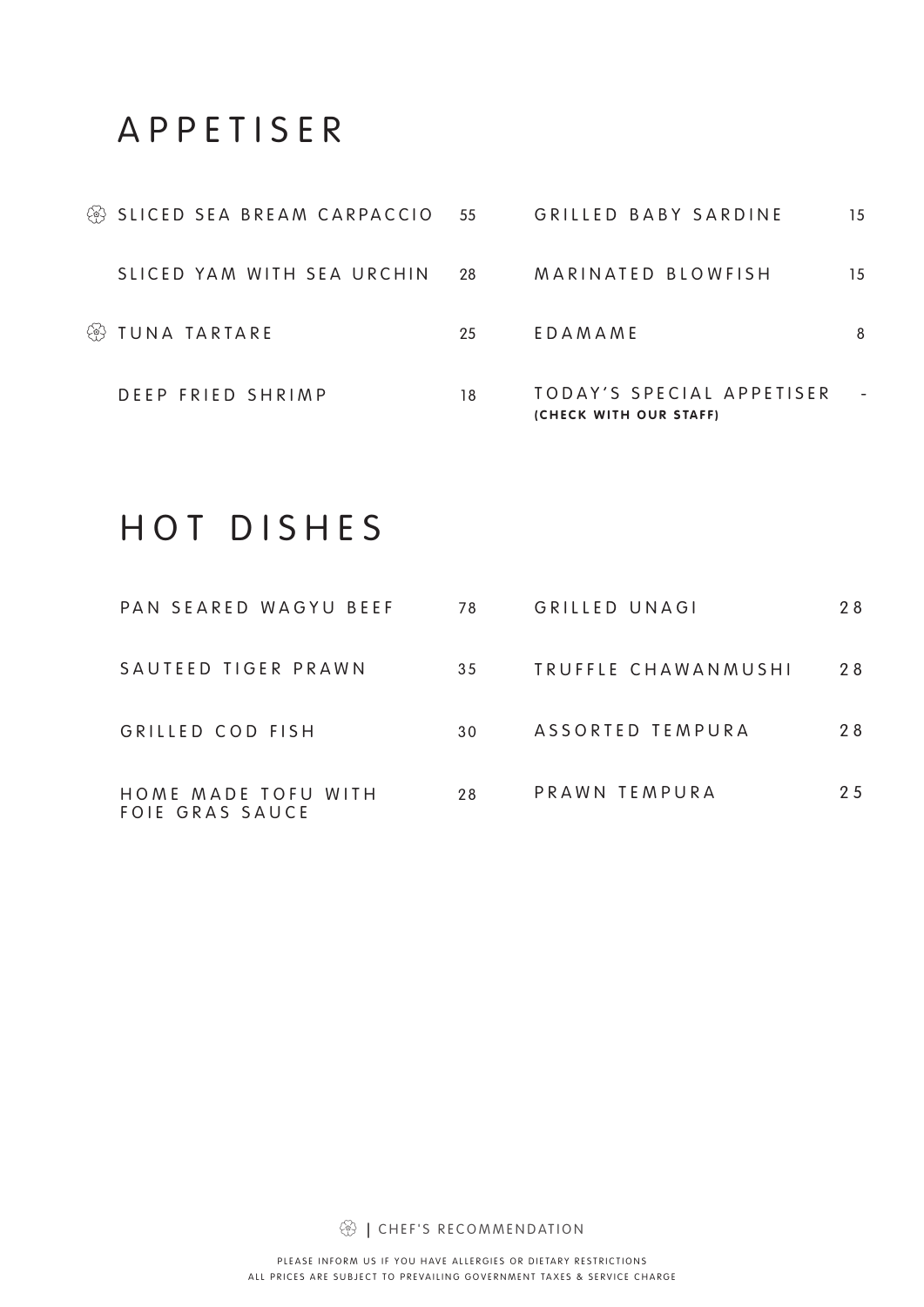# ADD-ON SUSHI **(1 piece )**

### ADD-ON SASHIMI **(1 slice )**

| <b>SEA URCHIN</b><br>uni                       | seasonal price | <b>SEA URCHIN</b><br>uni                | seasonal price |
|------------------------------------------------|----------------|-----------------------------------------|----------------|
| SPOTTED<br>PRAWN<br>botan ebi                  | seasonal price | SPOTTED<br>PRAWN<br>botan ebi           | seasonal price |
| BLUEFIN TUNA BELLY<br>otoro                    | 16             | <b>BLUEFIN TUNA BELLY</b><br>otoro      | 18             |
| MEDIUM FATTY<br><b>BLUEFIN TUNA</b><br>chutoro | 11             | MEDIUM FATTY BLUEFIN<br>TUNA<br>chutoro | 12             |
| SEA EEL<br>anago                               | 9              | STRIPED JACK<br>shimaaji                | 8              |
| FRESHWATER EEL<br>unagi                        | 8              | <b>FLOUNDER</b><br>hirame               | 8              |
| <b>FLOUNDER</b><br>hirame                      | 8              | AMBERJACK<br>kanpachi                   | $\overline{7}$ |
| SWEET SHRIMP<br>amaebi                         | 8              | <b>BLUEFIN TUNA</b><br>akami            | $\overline{7}$ |
| AMBERJACK<br>kanpachi                          | 7              | <b>SEA BREAM</b><br>tai                 | 6              |
| STRIPED JACK<br>shimaaji                       | $\overline{7}$ | <b>SCALLOP</b><br>hotate                | 6              |
| <b>BLUEFIN TUNA</b><br>akami                   | 7              | SALMON<br>sake                          | 5              |
| SEA BREAM<br>tai                               | 6              | SWEET PRAWN<br>amaebi                   | 4              |
| <b>SCALLOP</b><br>hotate                       | 6              |                                         |                |
| SALMON<br>sake                                 | 5              |                                         |                |
| E G G<br>tamago                                | 3              |                                         |                |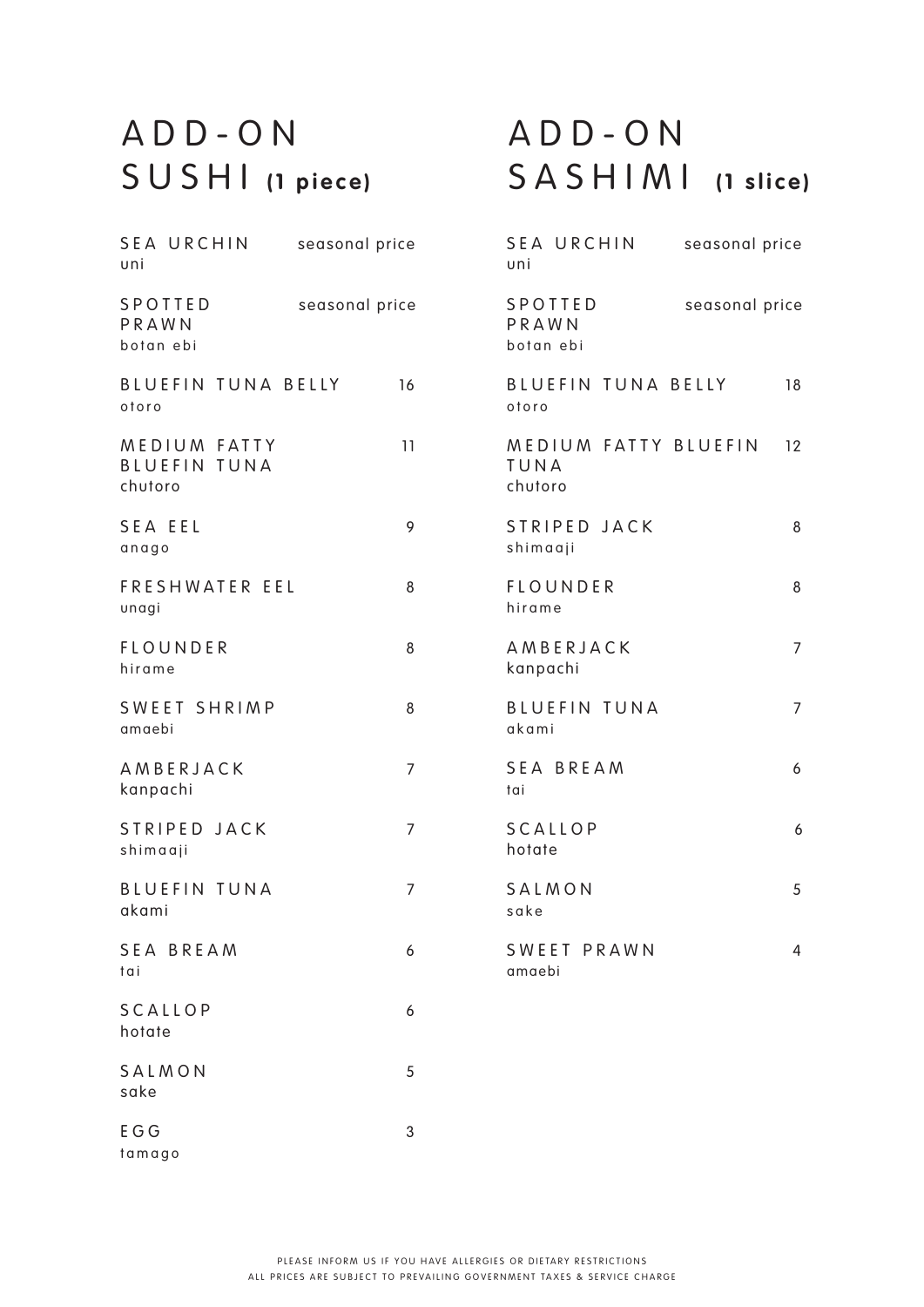## NOODLES • RICE • SOUP

| & | PREMIUM WAGYU DON<br>pan seared A4 wagyu striploin,<br>uni (sea urchin), foie gras & truffles | 98 | UNAGI CHIRASHI DON<br>grilled eel, cucumber and<br>ikura (salmon roe) over sushi rice | 38 |
|---|-----------------------------------------------------------------------------------------------|----|---------------------------------------------------------------------------------------|----|
|   | <sup>3</sup> TRUFFLE UNI PASTA<br>angel hair pasta, uni (sea urchin)<br>& truffles            | 60 | SALMON & IKURA DON<br>sliced salmon and ikura (salmon roe)<br>over sushi rice         | 38 |
|   | HOKKAIDO DON<br>uni (sea urchin), scallop and<br>ikura (salmon roe) over sushi rice           | 68 | JIN ROLL<br>snow crab, avocado, unagi (eel)                                           | 30 |
|   | <b>KAISEN DON</b><br>assorted sliced seafood<br>over sushi rice                               | 68 | <b>CHOPPED TUNA</b><br><b>BELLY ROLL</b><br>chopped bluefin tuna belly, scallions     | 28 |
|   | WAGYU DON<br>pan seared wagyu beef with                                                       | 58 | DOBIN MUSHI                                                                           | 15 |
|   | onsen egg and truffle sauce over rice<br><b>ADD FOIE GRAS +10</b>                             |    | INANIWA UDON<br>(cold or hot)                                                         | 12 |
|   | BARA CHIRASHI DON<br>assorted sliced sashimi<br>cubes over sushi rice                         | 48 | GREEN TEA SOBA (cold)                                                                 | 10 |
|   |                                                                                               |    | MISO SOUP                                                                             | 5  |

# DESSERT

| JAPANESE SEASONAL FRUITS<br>seasonal price       |    | MATCHA CHEESECAKE                                             | 10 |
|--------------------------------------------------|----|---------------------------------------------------------------|----|
|                                                  |    | "SASA" LEAF CUSTARD MOCHI 6                                   |    |
| YUZU MOCHI<br>yuzu sorbet, homemade warabi mochi | 15 | 3 pieces                                                      |    |
|                                                  |    | <b>ICE CREAM</b>                                              | 6  |
| PLUM WINE JELLY                                  | 15 | choice of: black sesame, green tea,<br>chocolate, yuzu sorbet |    |

**<sup>|</sup>** CHEF'S RECOMMENDATION